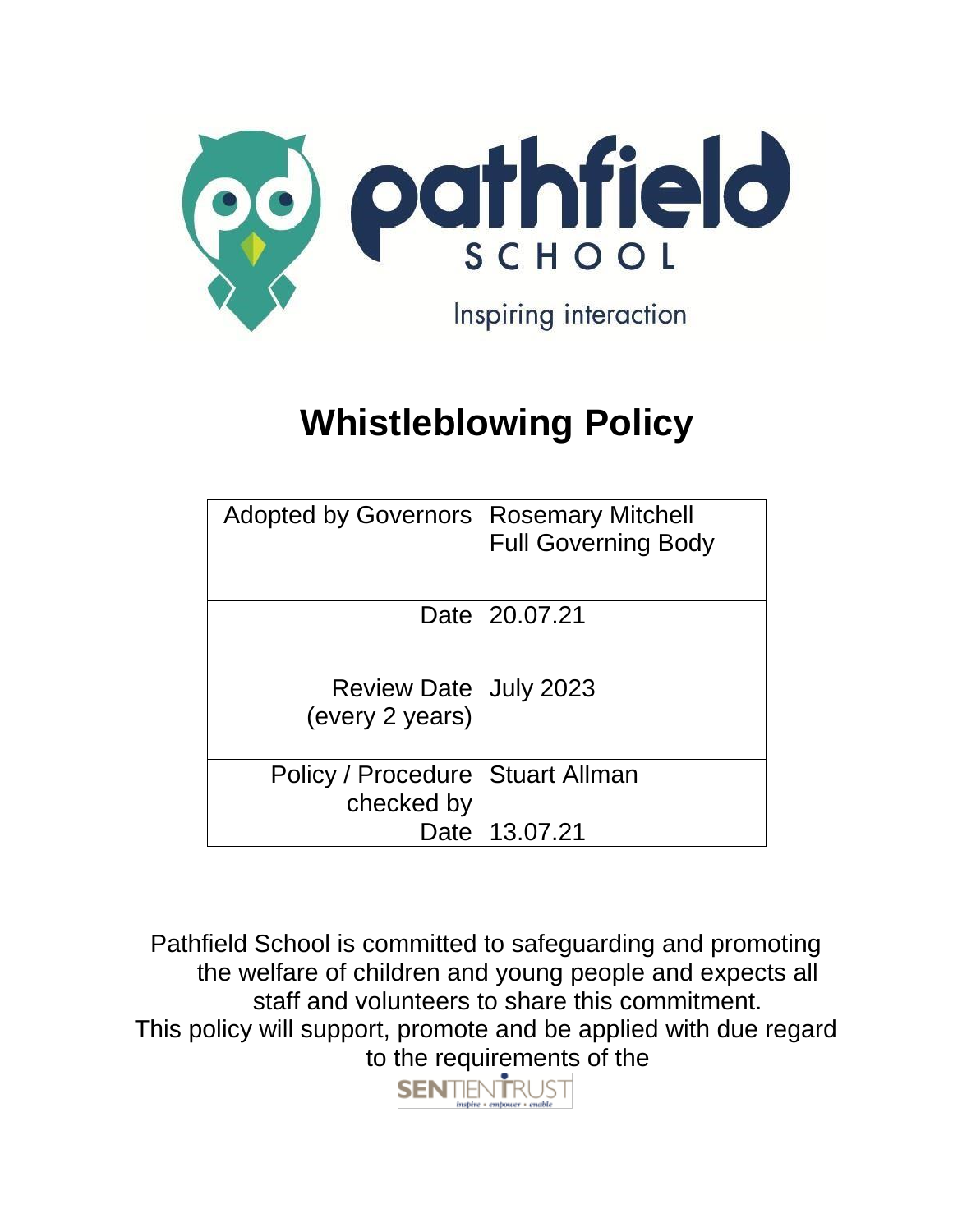

# **Whistleblowing Policy**

# **(For Local Authority Maintained Schools only)**

**Policy Date:** January 2016

**Version Date:** September 2016

For further advice and guidance in relation to this policy, please contact HR ONE at [hrdirect@devon.gov.uk](mailto:hrdirect@devon.gov.uk) or on 01392 385555.

**This policy was adopted by the Governing Body of**

**Pathfield School on 20th July 2021**

**Note: This policy should be made easily accessible to all staff**. Ensure all staff are aware of where this policy is available. It is recommended that a copy is placed on the school's website.

This policy is subject to copyright.

**Whistleblowing Policy – September 2016**

**If this document has been printed please note that it may not be the most up-to-date version.**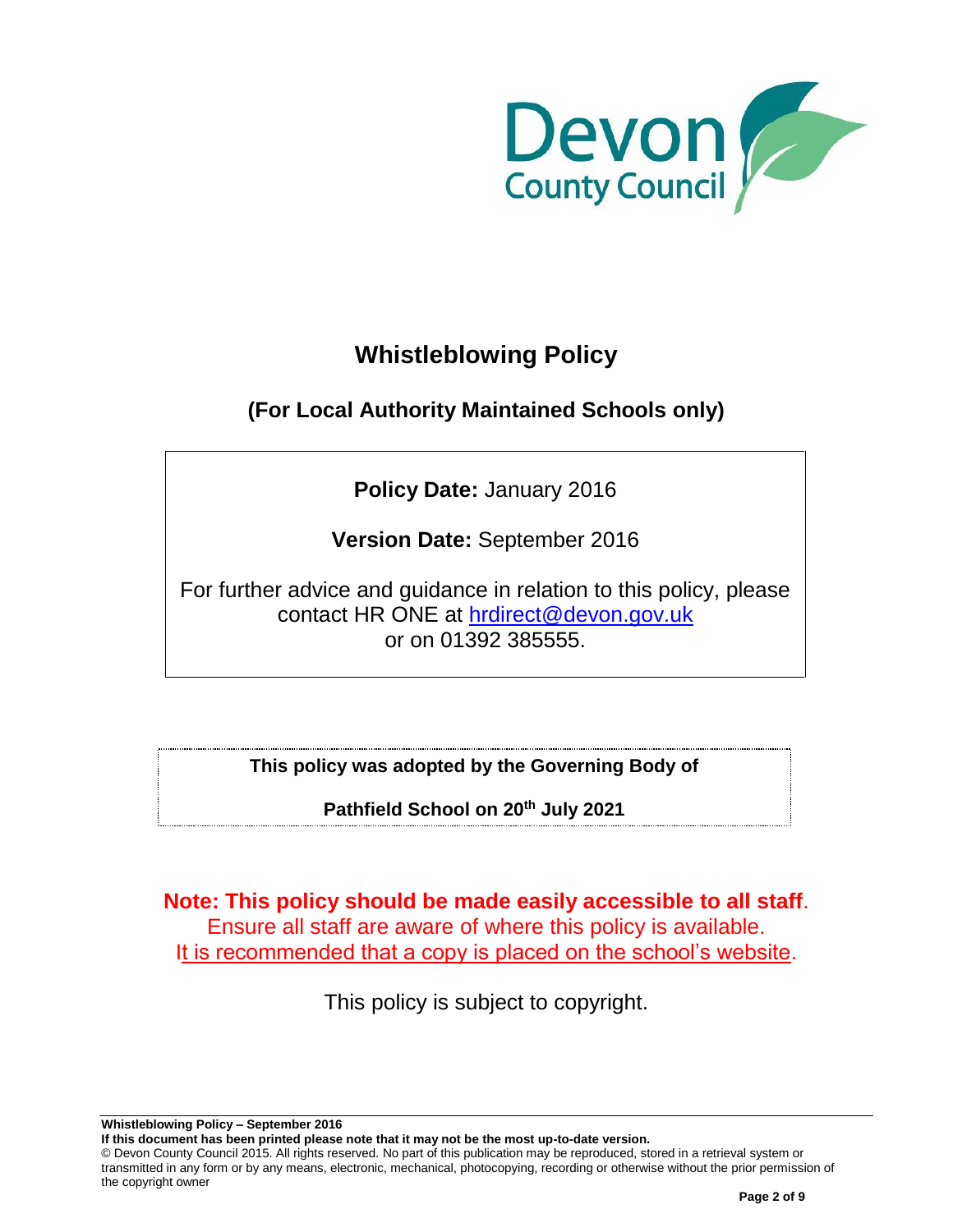# **CONTENTS**

| <b>POLICY AND PRINCIPLES</b>                                                       |   |
|------------------------------------------------------------------------------------|---|
| 1.0 Introduction                                                                   | 4 |
| 2.0 Aims and Scope of this Policy                                                  | 4 |
| 3.0 Safeguards                                                                     | 5 |
| 3.1 Harassment and Victimisation                                                   | 5 |
| 3.2 Confidentiality                                                                | 5 |
| 3.3 Anonymous Allegations                                                          | 5 |
| 3.4 Untrue Allegations                                                             | 5 |
|                                                                                    |   |
| <b>PROCEDURE</b>                                                                   |   |
| 4.0 How to Raise a Concern                                                         | 6 |
| 5.0 How the School/College will respond                                            | 6 |
| 6.0 The Monitoring Officer - only applicable to employees in maintained<br>schools | 7 |
| 7.0 Detriment                                                                      | 7 |
| 8.0 How the matter can be taken further                                            | 8 |
|                                                                                    |   |
| <b>GENERAL INFORMATION</b>                                                         |   |
| 9.0 Consultation                                                                   | 9 |
| 10.0 Costs                                                                         | 9 |
|                                                                                    |   |
| <b>POLICY HISTORY</b>                                                              | 9 |
|                                                                                    |   |

**If this document has been printed please note that it may not be the most up-to-date version.**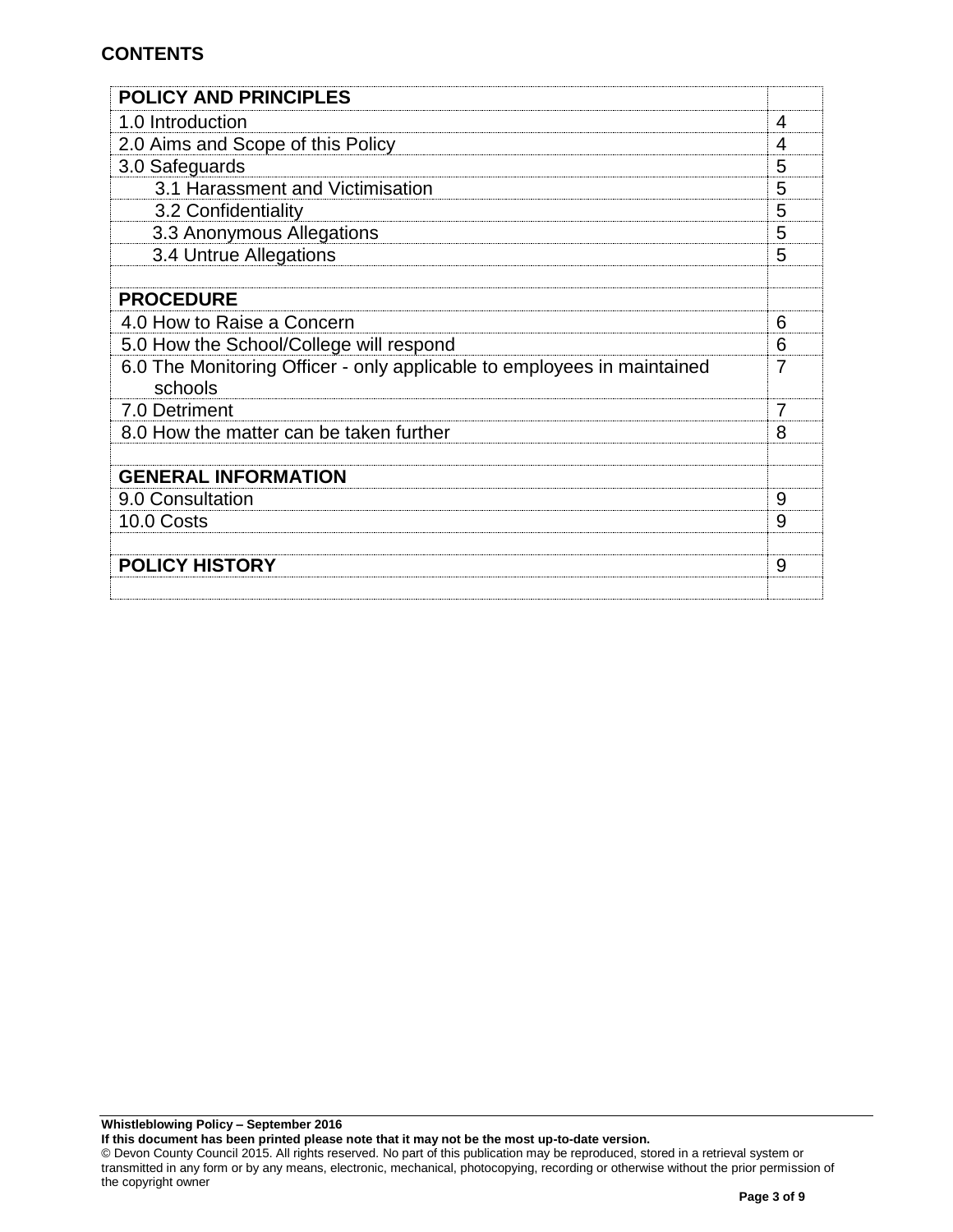# **1.0 Introduction**

- 1.1 The Public Interest Disclosure Act 1998 was enacted to ensure a climate of greater frankness between employers and workers so that irregularities can be identified and addressed quickly and to strengthen employment rights by protecting responsible workers who blow the whistle about wrongdoing or failures in the work place. The policy set out in this document applies those statutory provisions at Pathfield School.
- 1.2 Employees are often the first to realise that something wrong may be happening within the school. However, they may feel unable to express their concerns either because they feel that speaking up would be disloyal to their colleagues or to the school or because they fear harassment or victimisation. In these circumstances, it may be easier to ignore the concern than to report what may just be a suspicion of malpractice.
- 1.3 Pathfield School is committed to doing things correctly with the highest possible standards of openness and accountability as is shown in the school's Code of Conduct which is available at Pathfield School. In line with that commitment it encourages employees and others with serious concerns about any aspect of the school's work to come forward and voice those concerns. It recognises that certain cases will have to proceed on a confidential basis. This policy makes it clear that employees can do so without fear of reprisal and is intended to encourage and enable employees to raise serious concerns within the school rather than overlooking a problem or publicly disclosing the matter.
- 1.4 This policy has been discussed with the relevant trade unions and professional organisations and has their support. Seeking advice from, and being represented by, your trade union may be the best course of action to raise any issue under this policy. The school recognises and endorses the role which trade unions and their officers play in this process.

# **2.0 Aims and Scope of this Policy**

- 2.1 This policy aims to:
	- provide avenues for employees ('you') to raise concerns
	- provide mechanisms for you to receive updates and feedback on any action taken
	- provide a mechanism for you to receive a written response detailing the outcome of the process.
- 2.2 This policy covers concerns that fall outside the scope of other procedures. It is not intended as recourse against financial or business decisions made by the school. Nor is it an alternative to well-established disciplinary or grievance procedures. It may, however, overlap with other polices for dealing with complaints.

Concerns raised under the Whistleblowing Policy should be about something that is in the public interest and is or may be:

- unlawful or a criminal offence:
- a breach of legal obligation (but not a personal contractual breach unless such breach involves a matter of public interest);
- a miscarriage of justice;

**Whistleblowing Policy – September 2016**

**If this document has been printed please note that it may not be the most up-to-date version.**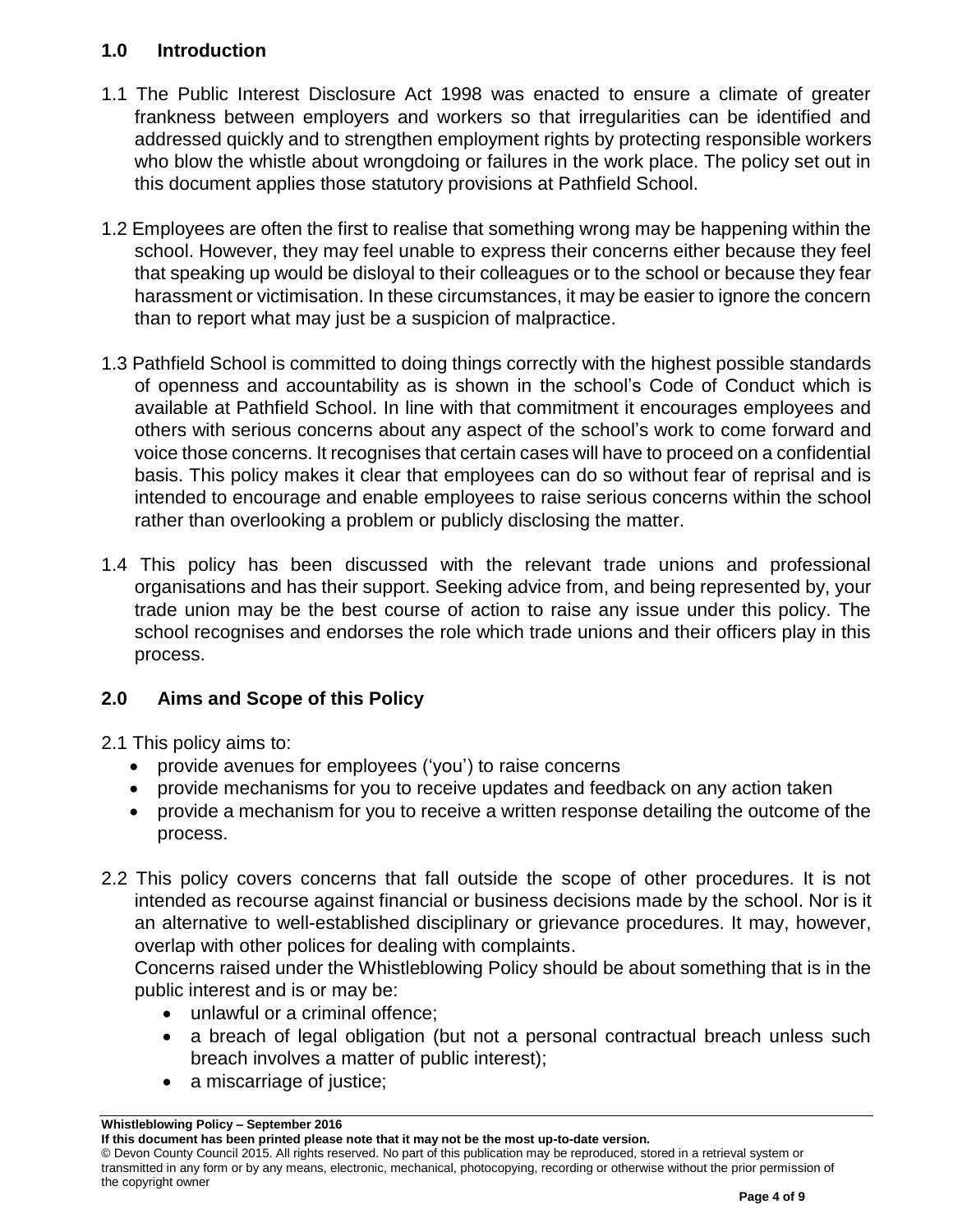- mistreatment or abuse of a pupil/student or a member of the public for whom the school has a responsibility;
- in disregard of legislation governing health and safety at work;
- seeking undue favour over a contractual matter or a job application; or against the a School's Financial Regulations;
- has led to or could lead to a damage to the environment;
- deliberately covers up information tending to show any of the above.

#### **3.0 Safeguards**

3.1 Harassment or Victimisation

Pathfield School recognises that the decision to report a concern can be a difficult one to make, not least because of the fear of reprisal from those responsible for the malpractice. The school will take action to protect you when you raise a concern in good faith. It will not tolerate any resulting harassment or victimisation (including informal or indirect pressures) and will treat this as a serious disciplinary offence which will be dealt with under the appropriate procedures.

Any investigation into an allegation of malpractice will not influence or be influenced by any disciplinary or redundancy procedures which already affect you. If allegations of malpractice arise during a disciplinary process those allegations will be investigated at the same time as the disciplinary procedure.

#### 3.2 Confidentiality

All concerns will be treated in confidence and the school will do its best to protect your identity if you do not want your name to be disclosed. If investigation of a concern discloses a situation which is sufficiently serious to warrant disciplinary action or police involvement then your evidence may be important. Your name will not however be released as a possible witness until the reasons for its disclosure at this stage have been fully discussed with you.

### 3.3 Anonymous Allegations

This policy encourages you to put your name to your allegation. Concerns expressed anonymously are much less powerful but they will be considered at the discretion of the school against the following criteria;

- the seriousness of the issues raised
- the likelihood of confirming the allegation from attributable sources
- the school's best interests
- the protection of the school's assets.

You should also bear in mind that if you do choose to raise a concern anonymously it will be more difficult for the matter to be investigated and for you to be provided with feedback. For this reason, where you wish to raise your concerns anonymously, this may best be done through your trade union.

**Whistleblowing Policy – September 2016**

**If this document has been printed please note that it may not be the most up-to-date version.**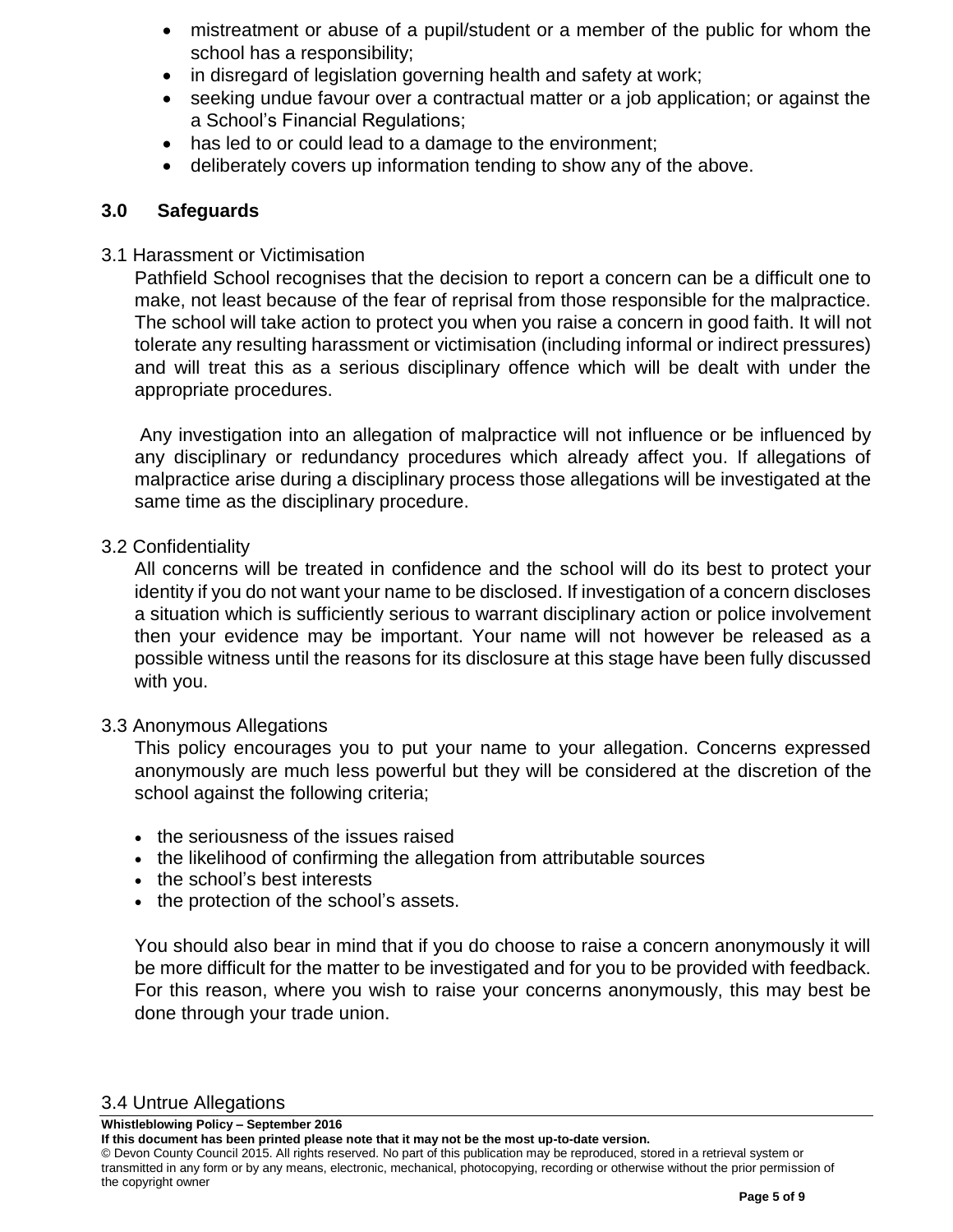If you make an allegation in good faith but it is not confirmed by the investigation, no reprisals will be taken against you. If, however, you make malicious or vexatious allegations, disciplinary action may be taken against you.

# **PROCEDURE**

# **4.0 How to Raise a Concern**

4.1 Initially, you should raise your concerns by discussing the matter with the Headteacher. If you are a member of a Trade Union or Professional Association you may consider it useful to contact them for advice at the earliest opportunity.

If the concerns involve the Headteacher or it is not appropriate due to the nature of your concerns you should initially raise the concerns with the Chair of Governors or Vice Chair of Governors.

If you are employed within a voluntary controlled or community school and the concern relates to the Governing Body you can raise this with the Local Authority either via the Head of Education and Learning or the County Solicitor (who is the Monitoring Officer – detail on the role of the Monitoring Officer can be found at 6.0).

The individual receiving the concern will be referred to as the 'lead officer' throughout the remainder of the policy.

The lead officer will then liaise accordingly to ensure that the concern is properly investigated. If the allegations arise from a disciplinary matter, they will be investigated as part of the disciplinary investigation.

4.2 Alternatively, if you feel you cannot express your concerns as detailed above, you can raise your concern(s) externally to one of the bodies listed on the 'List of prescribed persons and bodies'.

[https://www.gov.uk/government/uploads/system/uploads/attachment\\_data/file/431221/bis](https://www.gov.uk/government/uploads/system/uploads/attachment_data/file/431221/bis-15-289-blowing-the-whistle-to-a-prescribed-person-list-of-prescribed-persons-and-bodies-2.pdf) [-15-289-blowing-the-whistle-to-a-prescribed-person-list-of-prescribed-persons-and](https://www.gov.uk/government/uploads/system/uploads/attachment_data/file/431221/bis-15-289-blowing-the-whistle-to-a-prescribed-person-list-of-prescribed-persons-and-bodies-2.pdf)[bodies-2.pdf](https://www.gov.uk/government/uploads/system/uploads/attachment_data/file/431221/bis-15-289-blowing-the-whistle-to-a-prescribed-person-list-of-prescribed-persons-and-bodies-2.pdf)

- 4.3 Where the concern relates to a child protection matter and you do not wish to raise it via the school, you should inform the Local Authority Designated Officer for Safeguarding (via email at [ladosecure-mailbox@devon.gov.uk](mailto:ladosecure-mailbox@devon.gov.uk) or on 01392 384964). If the concern requires Police or other agency/authority involvement, the whistleblowing process will be halted until the relevant agencies have completed any necessary investigations and confirmed that it is appropriate to continue with the Whistleblowing procedure.
- 4.4 Concerns can be raised orally but it is good practice for the concern to be recorded in writing at an early stage to ensure that all the details are correctly understood.
- **Whistleblowing Policy – September 2016** 4.5 A written allegation should set out the background and history of the concern (giving names, dates and places where possible) and the reason why you are particularly concerned about the situation. It is preferable for you to record this in writing yourself.

**If this document has been printed please note that it may not be the most up-to-date version.**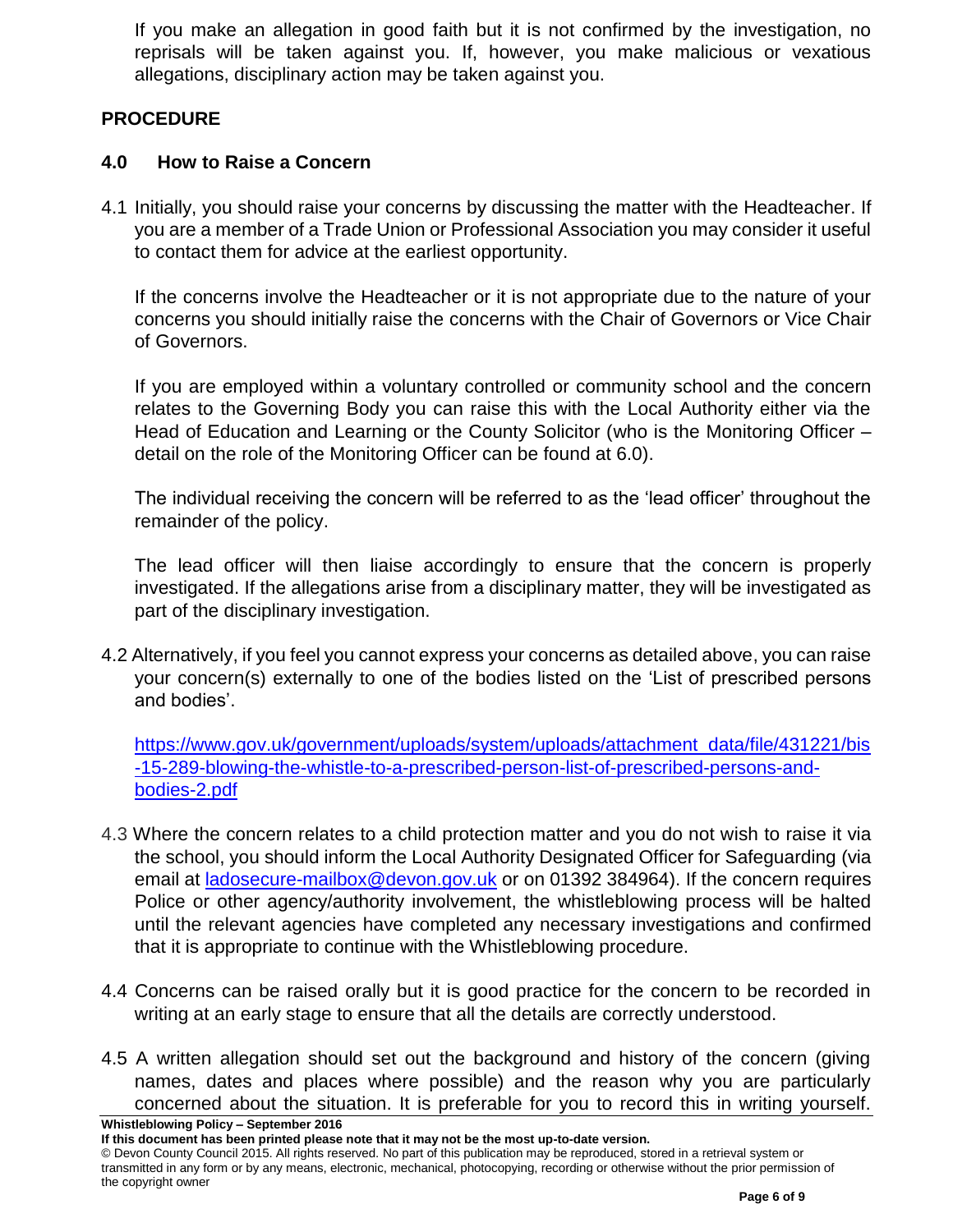However, where the person to whom you voice your concerns writes these down, a copy will be sent to your home address or via your representative (see paragraph 4.7) to give you an opportunity to agree this as a correct record.

- 4.6 Although you are not expected to prove the truth of your allegation, you will need to demonstrate to the person contacted that there are sufficient grounds for your concern.
- 4.7 You may wish to seek advice from your trade union representative on how best to raise your concern. Where you wish to raise your concern anonymously this may be done through your trade union.

## **5.0 How the school will respond**

- 5.1 The action taken by the school will depend on the nature of the concern. After initial enquiries to assess the seriousness, the matters raised may;
	- Be investigated by the school leadership, internal audit or through the disciplinary process
	- Be referred to the Police
	- Be referred to external auditors
	- Need to be the subject of a referral to the National College for Teaching and Leadership
	- Form the subject of an independent enquiry
- 5.2 If urgent action is required in response to a concern this may be taken before a full investigation is conducted.
- 5.3 Some concerns may be resolved by action agreed with you without the need for investigation or it may be that an investigation can be completed without the person(s) under investigation being aware of the process.
- 5.4 In any event within five working days of a concern being received, the school will write to you at your home address to:
	- acknowledge that the concern has been received
	- indicate how it proposes to deal with the matter
	- give an estimate of how long it will take to provide a final response
	- tell you whether any initial enquiries have been made, and
	- tell you whether further investigation will take place, and if not, why not
	- where appropriate, name an independent Support Officer to support you during any investigation.
- 5.5 Following discussion with you, where it is felt appropriate to appoint a Support Officer, that person will make contact with you, deal with all confidentiality issues, agree frequency of contract and explain their role to you, which is to:
	- keep you informed about the progress of the investigation
	- inform the Investigating Officer of any further issues you may have
	- raise any concerns you may have about the conduct of the investigation
	- take appropriate steps to support you in the workplace

**Whistleblowing Policy – September 2016**

**If this document has been printed please note that it may not be the most up-to-date version.**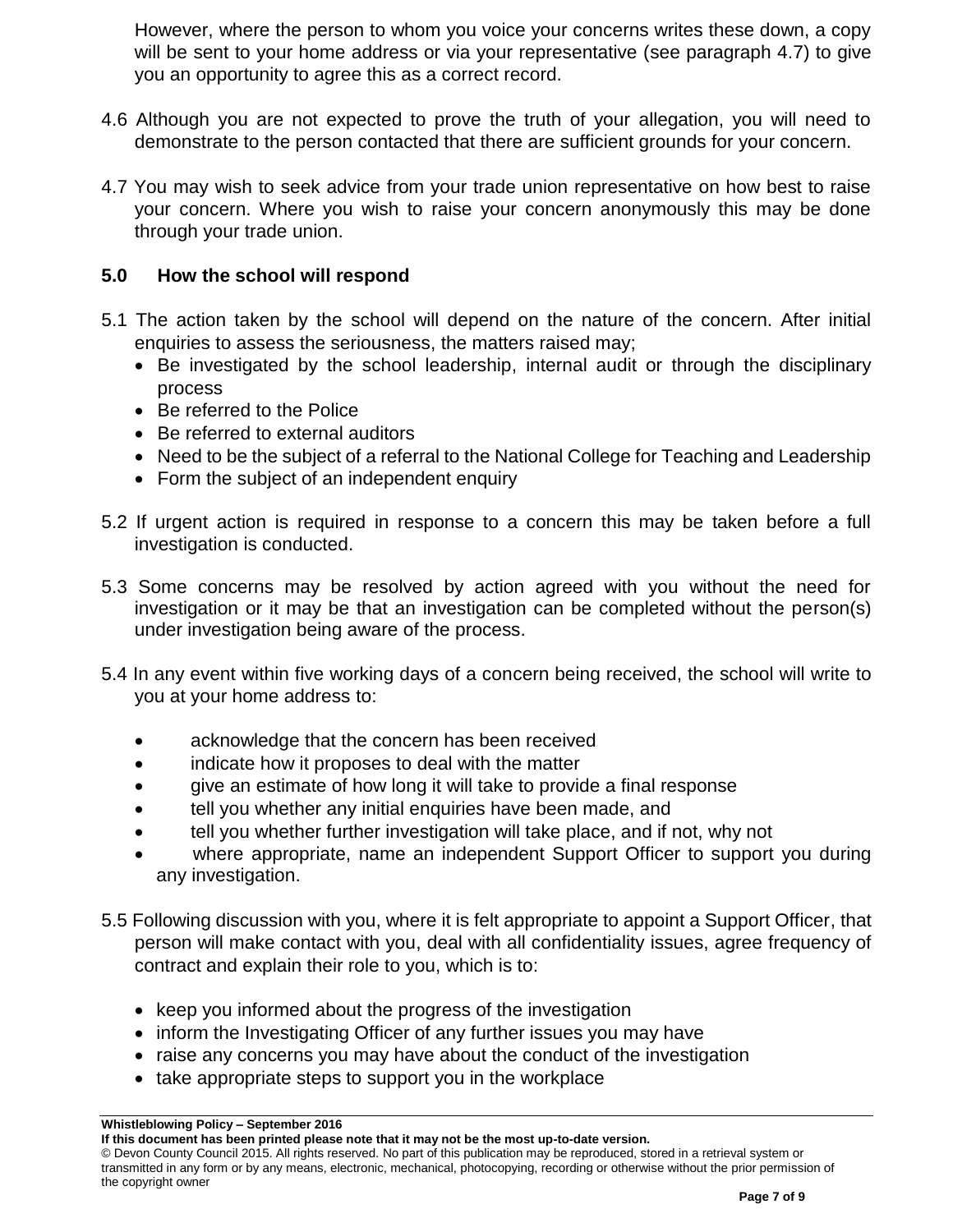- support you if you are required to give evidence at any criminal or disciplinary proceedings that arise from your concern.
- 5.6 If you wish to retain your anonymity you will need to nominate a representative and/or a contact address where correspondence may be directed in order to keep you informed.
- 5.7 The amount of contact between Investigating Officers and you will depend on the nature of the matters raised, the potential difficulties involved and the clarity of the information provided. If necessary, further information will be sought from you.
- 5.8 When any meeting is arranged, you have the right, if you so wish, to be accompanied by a trade union or professional association representative or a friend (who need not be associated with the school).
- 5.9 The school accepts that you need to be assured that the matter has been properly addressed. Accordingly, subject to legal and/or confidentiality constraints, the Headteacher (Chair/Vice Chair of Governors/Lead Officer) will ensure that you are provided with information about the outcome of any investigations and/or proceedings.

# **6.0 The Monitoring Officer – only applicable to staff employed in voluntary controlled and community schools**

- 6.1 The Monitoring Officer is a statutory appointment under the provisions of section 5 of the Local Government and Housing Act 1989. They have overall responsibility for the maintenance and operation of this policy. The monitoring officer ensures that a central record is kept in such a way as to not jeopardise your confidentiality and it is their duty to ensure that the County Council acts lawfully.
- 6.2 The Monitoring Officer will ensure that;
	- a record of all concerns raised under this policy is maintained
	- the outcomes of any investigations are communicated to you by the Lead Officer
	- the outcome is reported to the Council as necessary

At the end of the process it is important that the lead officer provides all information about the investigation to the Monitoring Officer.

# **7.0 Detriment**

7.1 The school is committed to ensuring that an employee who makes an allegation in good faith suffers no detriment from doing so.

### **8.0 How the matter can be taken further**

- 8.1 This policy is intended to provide you with a way to raise concerns within the school. The school hopes you will be satisfied by its response. If you are not you may wish to raise the matter with one of the following possible contact points;
	- the local authority

**Whistleblowing Policy – September 2016**

**If this document has been printed please note that it may not be the most up-to-date version.**